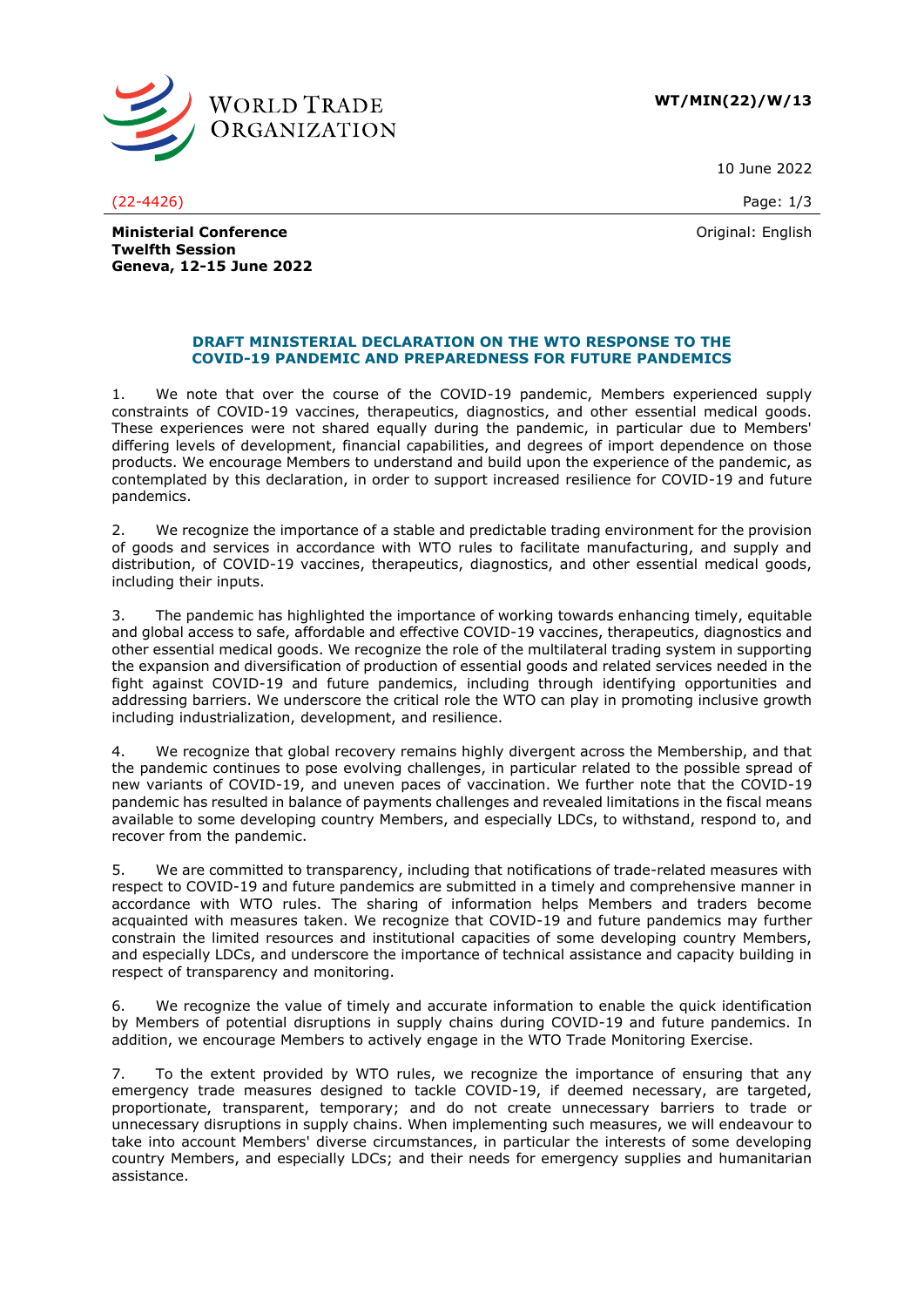8. We recognize that, during the COVID-19 pandemic, Members have, at times, experienced acute supply constraints in the face of significant domestic and international demand for COVID-19 vaccines, therapeutics, diagnostics and other essential medical goods. Therefore, Members have made significant efforts to increase and diversify production; and to support equitable access to these goods. Recognizing that Members may apply export restrictions and otherwise take measures necessary to protect life and health in accordance with WTO rules, we intend to exercise due restraint in the imposition of export restrictions on such goods, including their inputs.

9. We reiterate the importance of the WTO Trade Facilitation Agreement and particularly those provisions which have proved critical to date during the COVID-19 pandemic as discussed in the Committee on Trade Facilitation. We acknowledge the capacity building needs of developing country Members, and especially LDCs, and underline Section II of the Trade Facilitation Agreement available to them.

10. Within the context of existing WTO rights and obligations, we note those additional, voluntary trade facilitating measures Members have implemented to address the ongoing pandemic, including streamlining customs procedures, decreasing and simplifying documentation requirements, temporarily reducing or adjusting tariff rates and other charges on COVID-19 vaccines, therapeutics, diagnostics, and other essential medical goods, including their inputs.

11. With a view to expediting access to COVID-19 vaccines, therapeutics, diagnostics and other essential medical goods, during COVID-19 and future pandemics, we encourage regulatory cooperation, as appropriate, and the sharing of regulatory information on a voluntary basis.

12. We recall the Doha Declaration on the TRIPS Agreement and Public Health of 2001 and reiterate that the TRIPS Agreement does not and should not prevent Members from taking measures to protect public health. Accordingly, while reiterating our commitment to the TRIPS Agreement, we reaffirm that the Agreement can and should be interpreted and implemented in a manner supportive of WTO Members' right to protect public health and, in particular, to promote access to medicines for all.

13. We further reaffirm that Members have the right to use, to the full, the TRIPS Agreement and the Doha Declaration on the TRIPS Agreement and Public Health of 2001, which provide flexibility to protect public health including in future pandemics.

14. (Placeholder to recall a TRIPS Waiver outcome.)

15. We recognize that increasing the level of global preparedness to COVID-19 and future pandemics requires strengthened productive, scientific and technological capacity across the world. We also recognize that such capacity is instrumental for developing solutions to public health crises beyond COVID-19, including those relating to HIV/AIDS, tuberculosis, malaria and other epidemics, as well as neglected tropical diseases, and for diversifying manufacturing locations. In line with WTO rules, we underscore the importance of promoting technology transfer that contributes to building capacity in related sectors.

16. We reaffirm the commitment of developed country Members to Article 66.2 of the TRIPS Agreement.

17. We underline the critical role of services in ensuring resilience during COVID-19 and future pandemics. We acknowledge the importance of facilitating the international operations of service suppliers involved in production and distribution of COVID-19 vaccines, therapeutics, diagnostics, and other essential medical goods, such as logistics and freight transport services. We also acknowledge the importance of facilitating trade in services, including health services and ICT services, during COVID-19 and future pandemics.

18. We recognize the significant impact of the pandemic on services sectors and services trade of Members. We stress the importance of services trade, across sectors and modes of supply, to support economic recovery of Members, particularly those of interest to some developing country Members, and especially LDCs.

19. We also recognize that the COVID-19 pandemic has negatively affected the tourism sector, particularly in tourism dependent economies, especially tourism dependent LDCs. We acknowledge